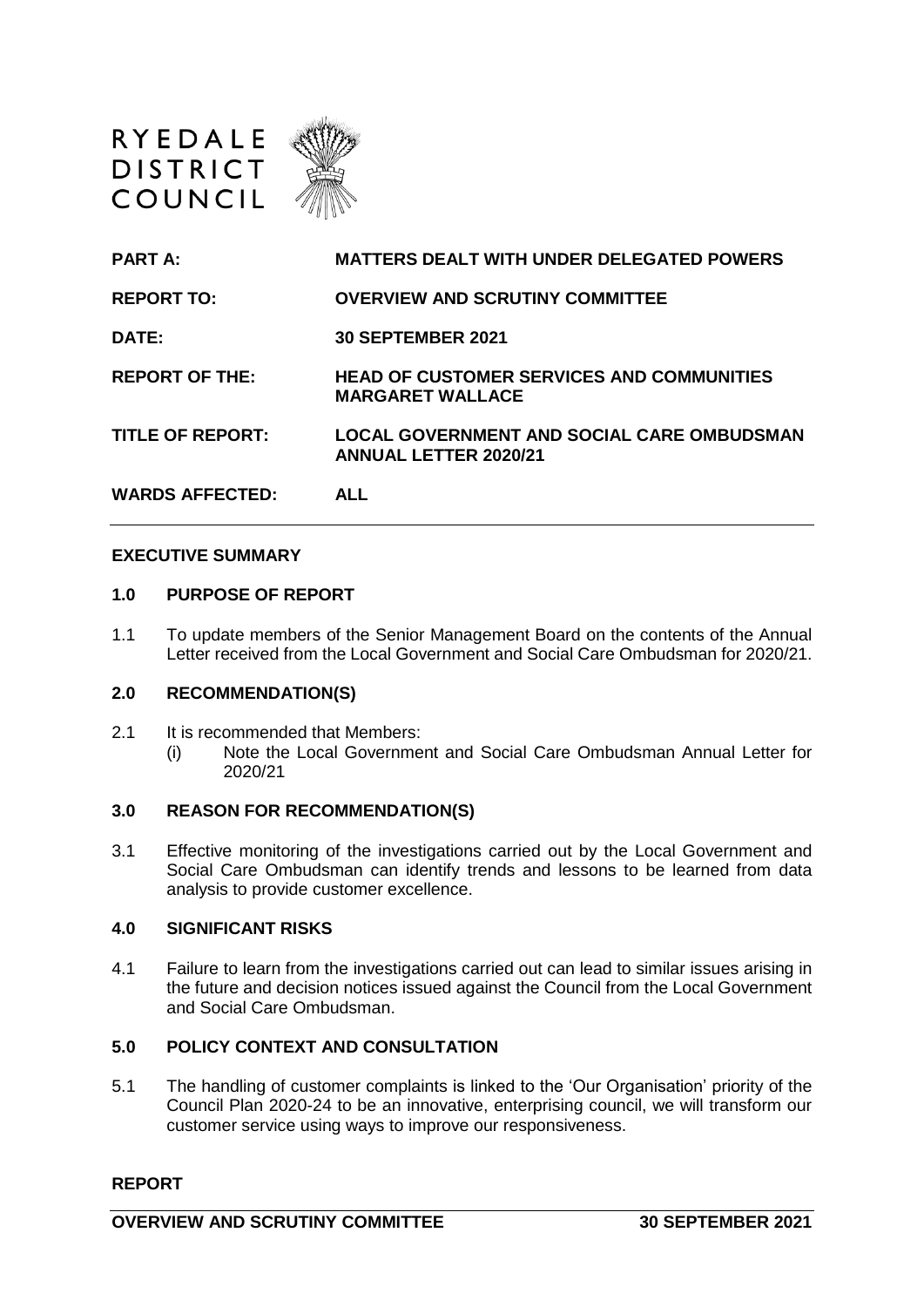# **6.0 REPORT DETAILS**

- 6.1 The Local Government and Social Care Ombudsman (LGSCO) was formed under the Local Government Act 1974 to remedy injustice through independent and impartial investigations and to support the improvement of local services. The Ombudsman investigates complaints from the public against English local authorities and adult social care providers, as well as other public bodies such as national parks, fire authorities, police and crime commissioners and other Government bodies.
- 6.2 A complaint will only be considered by the LGSCO if it has first been through the 2 stage complaints procedure operated by the Council. Stage 1 is for the complaint to be dealt with by the service department, who are responsible for providing a response to the complainant. If the complainant remains dissatisfied after receiving this response, the complaint passes to stage 2 of the process, and is passed to the Head of Service for investigation.
- 6.3 A further response is then sent to the complainant and they are advised that if they remain dissatisfied, they should contact the LGSCO, who offer a free and impartial service, to make a decision as to whether or not to investigate the matter further.
- 6.4 On an annual basis, the LGSCO issue an individual report for every authority setting out details of the number of complaints received and the outcomes of their investigations. These annual reviews are sent to all councils about their performance in dealing with complaints made about them to the Ombudsman. However, in order to allow local authorities to respond to the Covid-19 pandemic during 2020/21, the LGSCO did not accept new complaints and stopped investigating existing cases between March and June 2020. This reduced the number of complaints received and decided in the 2020-21 year. This should be considered when comparing data from previous years from Section 6.8. The report received for Ryedale District Council is attached at Appendix 1.

# **Role of the Local Government and Social Care Ombudsman**

- 6.5 The LGSCO has a specific remit in terms of what complaints they will investigate. They do not investigate every complaint received, for example, and they may decide not to investigate if they think the problem has not affected the complainant significantly. In addition, whilst they may provide advice and guidance to complainants, they generally only investigate where the council's complaints procedure has been exhausted.
- 6.6 In general, the LGSCO will look at complaints about things that have gone wrong, such as:
	- i. In the way a service has been delivered
	- ii. If a service has not been delivered at all, or
	- iii. The way a decision has been made that has caused problems for the complainant. They do not question what a Council has done simply because the complainant does not agree with it.

Examples might be if the Council:

- i. Took too long to do something
- ii. Did not follow its own rules or the law
- iii. Failed to meet expected standards of service
- iv. Gave wrong information
- v. Did not tell a complainant that they had a right of appeal against a decision, or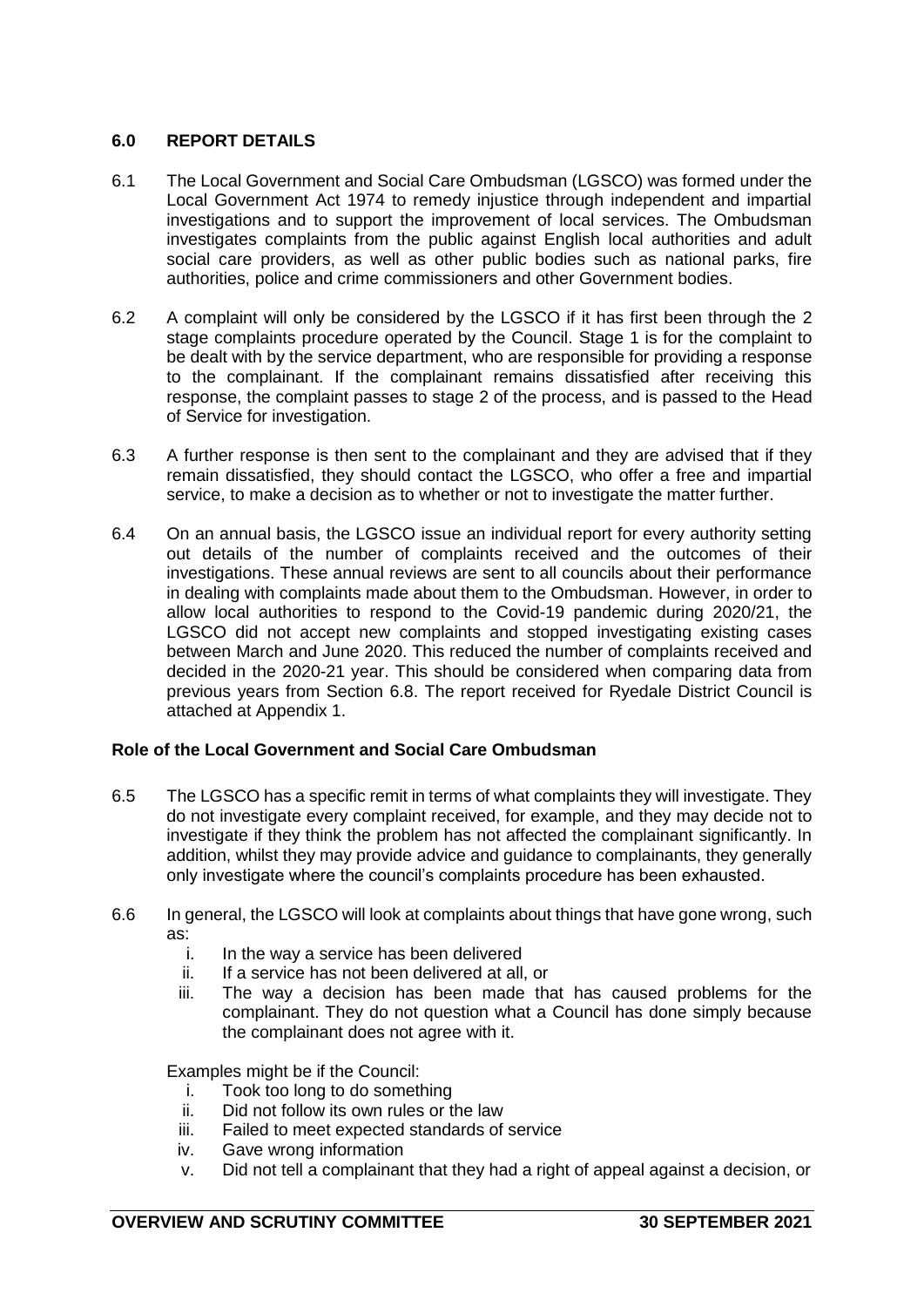- vi. Took a decision in the wrong way, such as,
	- o not taking all the relevant information into account
	- o taking into account irrelevant information or
	- o not following our own procedures properly.

Examples of the problems this has caused for the complainant might be if they:

- i. Did not get a service or benefit they were entitled to or there was a delay before it was received
- ii. Suffered financial loss,
- iii. Were put to a lot of avoidable expense, trouble or inconvenience.
- 6.7 The LGSCO will not normally investigate a complaint if they consider that the complainant has not suffered significant personal injustice, or if the Council has already taken, or is willing to take, satisfactory action to resolve it.
- 6.8 As part of the improvements made to the complaints handling process at the council during this period and into the 2021/22 reporting year, the LGSCO carried out two training sessions with Ryedale staff on 'Effective Complaints Handling'. These sessions were attended by staff across the council to embed the new complaints procedure and develop good practice based on the advice of the Ombudsman.

### **Annual Letter 2020-21**

- 6.9 To allow local authorities to respond to the Covid-19 pandemic, the LGSCO did not accept new complaints and stopped investigating existing cases between March and June 2020. This reduced the number of complaints received and decided in the 2020- 21 year. Please consider this when comparing data from previous years.
- 6.10 The Annual Letter for Ryedale District Council (attached at Appendix 1) shows that from 1 April 2020 to 31 March 2021, no detailed investigations were undertaken following initial enquiries into the two complaints received. The two complaints were from the following service areas:

| Category            | <b>Decided</b> | <b>Decision</b>                          |
|---------------------|----------------|------------------------------------------|
| Housing             | 17 July 2020   | Closed after initial enquiries           |
| Corporate and Other | -30            | October   Closed after initial enquiries |
| Services            | 2020           |                                          |

6.11 As the table above shows, both of the complaints received by the LGSCO were closed after initial enquiries. In order to allow comparison against previous years, the Annual Letters are broken down as follows:

Number of Complaints/Enquiries received by the Local Government Ombudsman and Service breakdown

|                                      | 2015/16 | 2016/17 | 2017/18 | 2018/19 | 2019/20 | 2020/21 |
|--------------------------------------|---------|---------|---------|---------|---------|---------|
| Benefits & Tax                       |         |         |         |         |         |         |
| Corporate &<br><b>Other Services</b> |         |         |         |         |         |         |